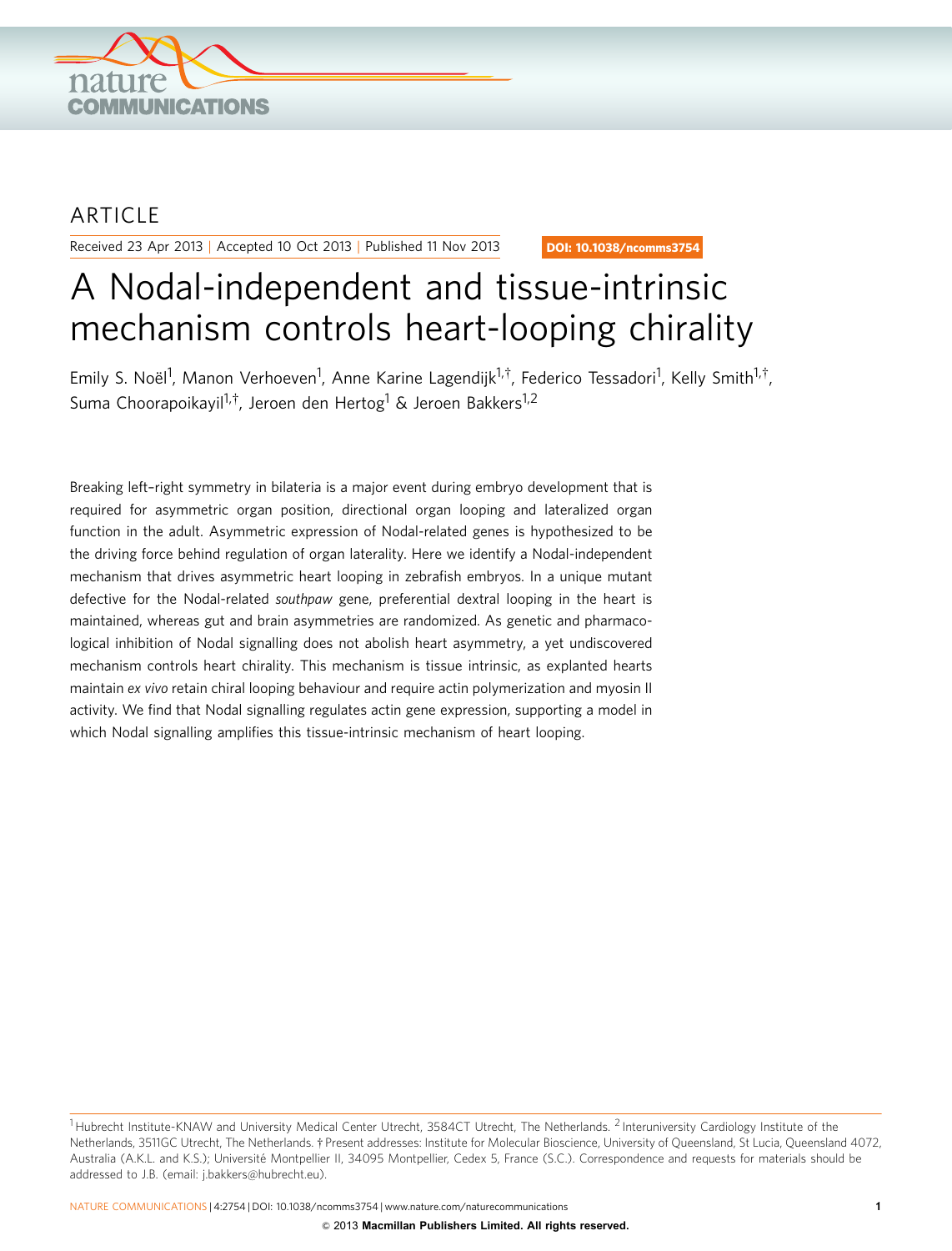<span id="page-1-0"></span>Although vertebrates appear externally symmetrical, asymmetries exist within the body cavity. To date, many studies have sought to understand the origins of left–right asymmetry determination in a variety of organisms. Embryonic asymmetric expression of Nodal-related genes is evolutionarily conserved and has been described in a large number of organisms, from snails and sea urchins to chickens and mice $1-5$ . Knockdown experiments performed in a range of vertebrates have led to a model, wherein this conserved asymmetric Nodal expression is hypothesized to be the driving force behind regulation of organ laterality<sup>1,2,6–8</sup>. However, these studies have been hampered because of an early requirement for Nodal signalling in primitive streak formation and mesoderm specification<sup>[9](#page-7-0)</sup>.

In zebrafish, three homologues of Nodal have been reported cyclops (cyc), squint (sqt) and southpaw (spaw)<sup>10,11</sup>. Although cyc and sqt are expressed during gastrulation and are required for mesendoderm specification, spaw is expressed around the Kupffers vesicle and in the left lateral plate mesoderm (LPM) during somitogenesis stages<sup>[10,11](#page-7-0)</sup>. Morpholino oligonucleotidemediated knockdown of spaw results in loss of asymmetric gene expression and disruption of organ laterality, demonstrating a role for *spaw* in the regulation of organ asymmetry<sup>[11](#page-7-0)</sup>.

Here we present the first described spaw mutant. We show that although intestinal and brain laterality is randomized in spaw mutants, the heart exhibits a previously undescribed preferential looping direction, with the majority of hearts looping in the correct orientation. Genetic and pharmacological inhibition of Nodal signalling demonstrates that this directional bias is independent of Nodal activity. We further show through compound mutant analyses that this directional bias is partly dependent on fluid flow in the Kupffer's vesicle (KV). Using an ex-vivo heart culture system, we demonstrate that dextral heart looping is a Nodal-independent and tissue-intrinsic process, requiring actomyosin activity. Finally, we show that Nodal signalling regulates actin gene expression, and suggest that asymmetric Nodal signalling may enhance a cytoskeleton-based tissue-intrinsic mechanism of heart looping.

### Results

The straightforward mutation affects organ laterality. The straightforward (sfw) mutant was identified in a forward genetic

Figure 1 | The sfw mutant displays heterotaxia due to loss of Spaw activity. (a) Schematic depicting cardiac asymmetries observed during zebrafish development. At 28 hpf, the heart is a linear tube positioned under the left eye, which normally undergoes dextral looping by 48 hpf. (b) Analysis of heart position at 28 hpf by in situ analysis of myl7 expression, dorsal views, anterior to top. (c) Bright-field images of wild-type (wt) and sfw mutant embryos at 48 hpf. (d) Quantification of heart-looping direction at 48 hpf in wt and sfw mutant embryos. Heart is highlighted by myl7 expression. (e) Quantification of digestive system laterality at 48 hpf in wt embryos and sfw mutants, using foxA3 in situ hybridization to visualize the digestive tract. (f) Quantification of habenulae laterality in wt and sfw mutant embryos at 4 dpf by lov in situ hybridization. (d-f) Error bars indicate s.e.m. Significance determined by Student's t-test indicated by asterisks:  $*P < 0.05$ ,  $*P < 0.01$ ,  $**P < 0.005$ . (d,e) On the basis of 25 biological replicates (total embryo number = 796), ( $f$ ) based on 3 biological replicates (total embryo number 126). L, liver; P, pancreas; asterisks denote position of lov expression in the brain.  $(g)$  The sfw mutation was mapped to linkage group 5. x/96 denotes number of recombinants in 96 meioses. Genomic position is noted in Mb. (h) Amino acid alignment of Nodalrelated genes in zebrafish, Xenopus, mouse and human. The mutated cysteine residue is highlighted by the red box and is conserved in all Nodals. Scale bars,  $100 \mu M$  (b,c).

screen for mutants with organ laterality defects<sup>[12](#page-7-0)</sup>. Whereas the heart in wild-type embryos is positioned asymmetrically under the left eye at  $28$  h post fertilization (hpf), *sfw* mutants exhibit a midline heart at 28 hpf (Fig. 1a,b) accompanied by no other morphological defects (Fig. 1c). Surprisingly, the sfw mutant phenotype displays an uncoupling of cardiac positioning and cardiac looping events; although the initial cardiac tube position (at 28 hpf) is strongly affected in the sfw mutant embryos, cardiac looping (at 48 hpf) is only mildly affected. Analysis of heart laterality at 48 hpf demonstrated that directional looping occurs in 93% of the sfw mutant embryos. Interestingly, in 70% of sfw mutant embryos cardiac looping occurs in the correct dextral

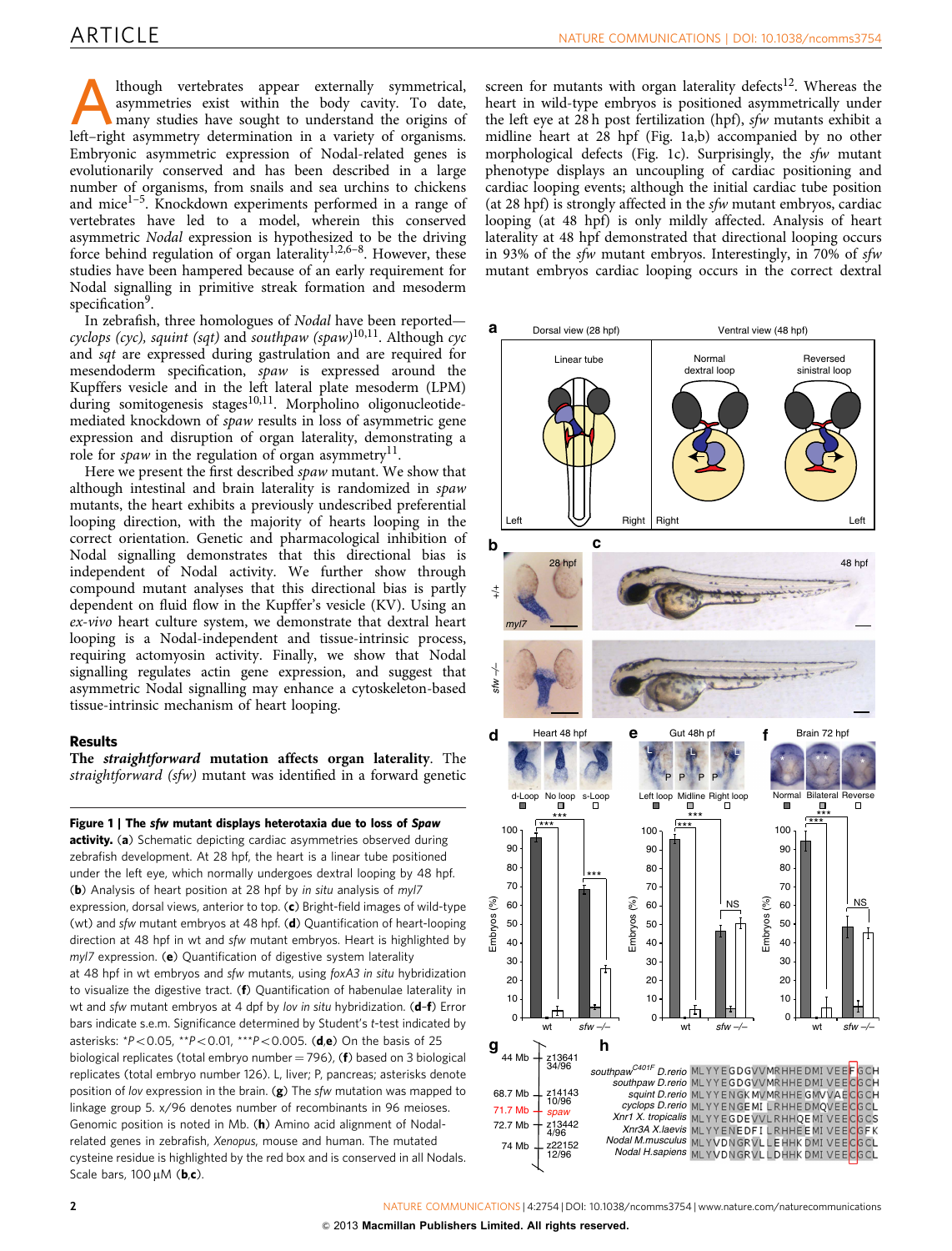direction (d-loop; [Fig. 1d](#page-1-0),  $n = 796$ ). Expression analysis of marker genes for the atrioventricular canal, working myocardium, endocardium and valves revealed no other cardiac defects in sfw mutant embryos (Supplementary Fig. S1). Interestingly, analysis of endodermal organ positioning in sfw mutants revealed a randomization of digestive system laterality ([Fig. 1e,](#page-1-0)  $n = 796$ ). In addition, we analysed the left–right asymmetry in the brain by assessing the expression of leftover (lov), which is expressed in the left habenula of wild-type embryos at 3 days post fertilization  $(dpf)^{13}$ , and observed a randomization of lov expression in sfw mutants [\(Fig. 1f](#page-1-0);  $n = 126$ ).

To determine whether aberrant left–right patterning was responsible for the observed organ laterality defects, we analysed the expression of known laterality genes. In wild-type embryos, the Nodal-related gene, spaw, is robustly expressed around the KV (the equivalent organ to the node for the zebrafish) and in the left LPM (Fig. 2e,f)<sup>11</sup>. We found that although spaw expression was initiated around the KV and in the posterior LPM in sfw mutant embryos at 10 somites (64%,  $n = 149$ , Fig. 2g), by 18 hpf (18 somites) spaw expression had not propagated anteriorly in the left LPM of sfw mutants (100%,  $n = 95$ ; Fig. 2h). Similarly, lefty1, a Nodal antagonist expressed in the midline of wild-type embryos (Fig. 2a,b), was induced but not maintained nor propagated anteriorly in the midline of sfw mutants (Fig. 2c,d). Consistent with the loss of spaw expression in the left anterior LPM of sfw mutant embryos, we observed a loss of asymmetric gene expression in the organ anlage, such as lefty2 in the heart, the Nodal-related gene cyclops in the heart and brain, and the Nodalregulated gene, pitx2, in the endodermal organ region, (Fig. 2i–p). From this analysis, we concluded that the mutation responsible for the sfw phenotype is acting either upstream or at the same level as Nodal signalling. Despite the severe organ laterality defects, which were most often discordant (heterotaxia, Supplementary Table S1), sfw mutant embryos were adult viable. Maternal and zygotic sfw mutant embryos derived from in-crosses of sfw mutant adults displayed no additional morphological phenotypes (Supplementary Fig. S2).

To determine the position of the mutation underlying the sfw mutant phenotype, we undertook a positional cloning approach. Bulked segregant analysis placed the mutation onto linkage group 5, between markers z13641 and z22152. Fine mapping with simple sequence length polymorphism (SSLP) markers narrowed the region down to a 4-Mb region, including the spaw gene locus [\(Fig. 1g](#page-1-0)). Sequencing of the entire spaw coding sequence in sfw mutants revealed a single base-pair change that always cosegregated with the sfw mutant phenotype (Supplementary Fig. S3). The identified variant causes a substitution of a conserved cysteine with a phenylalanine at residue 401 of the carboxy terminus of the mature transforming growth factor- $\beta$  domain ([Fig. 1h\)](#page-1-0). Although knockdown of Spaw using antisense morpholino oligonucleotides has been shown to result in disrupted organ laterality<sup>11</sup>, we wished to confirm that the uncoupling of cardiac tube position and cardiac looping observed in sfw mutant embryos was due to loss of Spaw function. Analysis of cardiac tube position and cardiac looping in embryos injected with spaw morpholino revealed that although  $>90\%$  of cardiac tubes remained midline, normal dextral heart looping was observed in a majority of spaw morpholino-injected embryos as was observed for sfw mutant embryos [\(Fig. 1](#page-1-0) and Supplementary Fig. S3). To confirm that the Nodal pathway was disrupted in sfw mutants, we implanted beads soaked in recombinant Nodal protein into the left side of the embryos at the cardiac disc stage before the onset of cardiac tube formation. Implantation of a Nodal bead into sfw mutant embryo completely rescued asymmetric heart tube position when compared with nonimplanted controls, demonstrating that the Nodal pathway is



Figure 2 | Expression of laterality genes is lost in sfw mutants. (a-d) In situ hybridization analysis of lefty1 expression in wild-type  $(a,b)$  and sfw mutants  $(c,d)$ . lefty1 is initiated in the caudal notochord in wild-type embryos at 12 hpf (5 somites; a, arrowhead) and its expression expands anteriorly in the midline over the course of somitogenesis (**, 16 hpf, 15 somites).** In sfw mutants, lefty1 expression is initiated in the midline at 12 hpf (5 somites; c, arrowhead); however, it is not expressed in the midline at 16 hpf (d). (e,f) spaw expression starts around the KV (arrows) and is initiated in the LPM (arrowhead) of wild-type embryos at (14 hpf, 10 somites) (e) and propagates anteriorly during somitogenesis (16 hpf, 15 somites; f, arrowhead). In sfw mutants, spaw expression is initiated around the KV (arrows) and in the posterior LPM (arrowheads) at 14 hpf (g); however, spaw expression does not spread to anterior parts of the LPM later during somitogenesis (h). (i,j) cyclops is expressed in the left diencephalon (i) and left heart field (j) in wild-type embryos at 21 hpf (23 somites), but is absent from both domains in sfw mutant embryos  $(m,n)$ .  $(k,1)$  Wild-type embryos express lefty2 in the left heart field  $(k)$  and pitx2 in the left LPM (I) at 22 hpf (25 somites); however, expression of both lefty2 in the heart and pitx2 in the left LPM is absent in sfw mutant embryos  $(o, p)$ . Scale bars, 100  $\mu$ M.

indeed disturbed in sfw mutants (Supplementary Fig. S3). To address whether the identified variant affected Spaw function, we injected wild-type spaw and sfw–spaw RNA into embryos and scored for dorsalization due to ectopic Nodal activity<sup>14,15</sup>. Overexpression of wild-type spaw and sfw–spaw RNA demonstrated that the C401F variation results in a complete loss of function of Spaw activity (Supplementary Fig. S3).

Preferred dextral looping is independent of Nodal signalling. As preferred dextral heart looping was maintained in sfw mutants, we wanted to exclude that this resulted from Nodal activity from other Nodal-related proteins such as Cyclops and Squint<sup>10</sup>. We therefore blocked Nodal signalling in  $sfw$  mutants using the chemical SB431542 that inhibits the Nodal receptor, Alk7 ([ref. 16](#page-7-0)), or by temporally controlled overexpression of the Nodal antagonist, lefty1 (Supplementary Fig. S4). To confirm that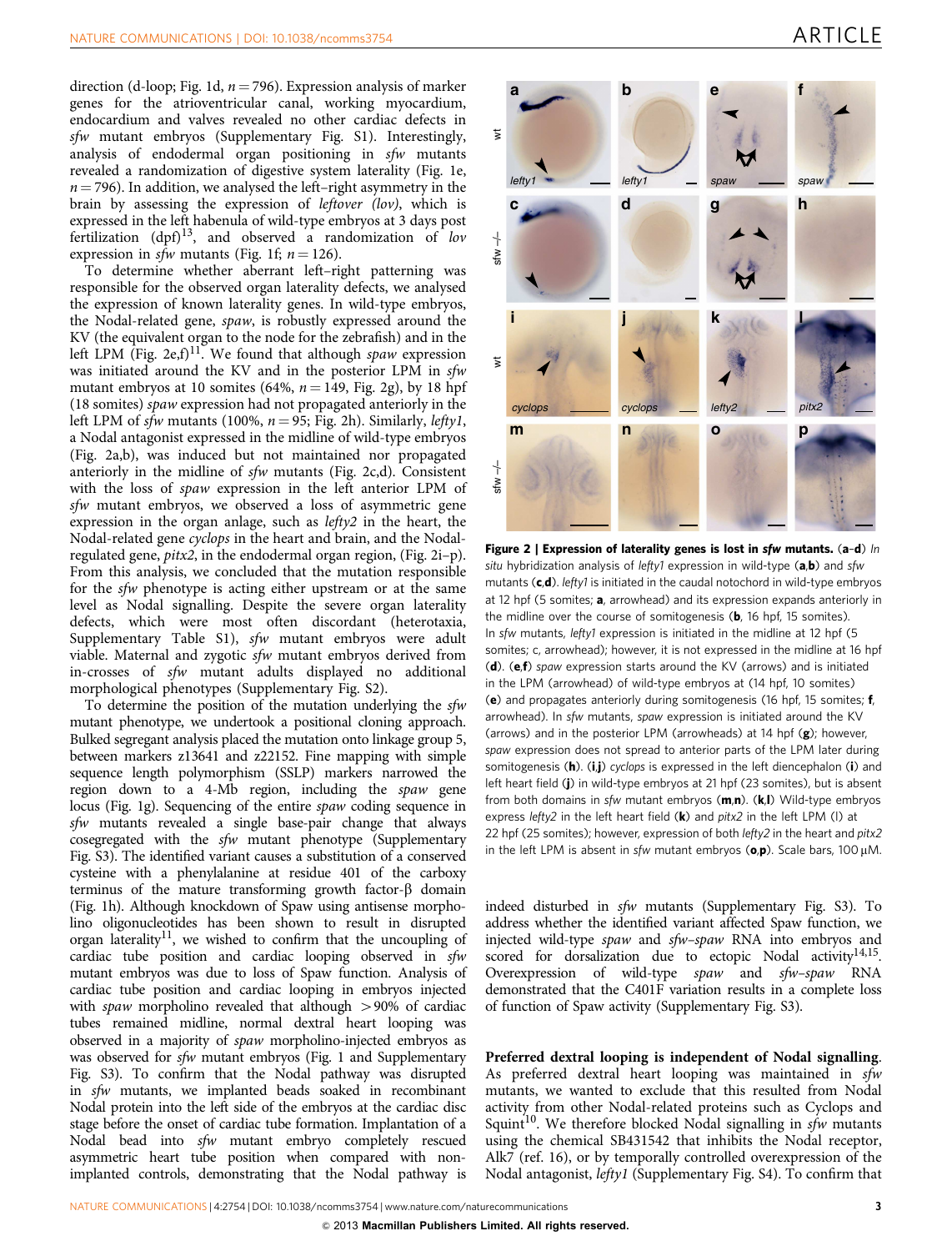application of SB431542 or overexpression of lefty1-blocked Nodal signalling, we used both techniques at blastula stages and assessed mesoderm formation at 24 hpf, or applied these techniques at the onset of somitogenesis and assessed spaw expression in the LPM at 20 somites. We found that employing both techniques at blastula stages efficiently disrupted formation of mesodermal structures, and that application at the onset of somitogenesis completely abrogated *spaw* expression, confirming that both techniques effectively block Nodal signalling (Supplementary Fig. S4). We therefore applied SB431542 to wild-type and *sfw* mutant embryos at 10 hpf, or overexpressed lefty1 in wild-type and sfw mutant embryos at either 10 hpf or 13 hpf, and assessed cardiac-looping direction at 50 hpf. Under all conditions, we still observed preferred dextral heart looping (Fig. 3a,b and Supplementary Table S2). Furthermore, reverse transcription–PCR (RT–PCR) analysis of expression levels of the Nodal homologues cyc and sqt at stages relevant to heart lateralization (13–28 hpf) in wild-type and sfw mutant embryos demonstrated an absence of these genes in sfw mutants (Supplementary Fig. S4), together supporting a model in which d-looping in the absence of Nodal signalling is controlled by an alternative mechanism.

Mutant embryos with disrupted cilia-mediated fluid flow in the KV display a wide variety of laterality defects<sup>17-19</sup>. To determine whether the residual cardiac-specific directional bias in sfw mutants is the result of alternative signals under the control of KV function, we analysed heart-looping direction in dnaaf1 mutants with immotile cilia<sup>[18,19](#page-7-0)</sup>. Surprisingly, *dnaaf1* mutants or sfw/dnaaf1 double-mutant embryos still exhibited a significant preferred dextral heart loop (Fig. 3c and Supplementary Table S2), indicating the existence of a mechanism driving directional heart looping independently of both cilia-induced fluid flow and Nodal signalling.

Cardiac disc rotation is dispensable for dextral looping. During heart tube formation, the cardiac disc undergoes an asymmetric tissue rearrangement that includes rotation of the cardiac disc and local invagination at the right side. This reorganization results in the left side of the disc, ultimately forming the dorsal face of the heart tube<sup>19-21</sup>. It has been suggested that such rotational events may provide directed torsion in the heart tube, which in turn may drive directional looping<sup>20,22-25</sup>. Previous studies on heart tube formation using spaw knockdown experiments have suggested that in the absence of Nodal, both the direction of cardiac disc rotation and the site of myocardial involution are randomized, resulting in either a leftward or rightward positioning of the cardiac tube<sup>11,19,21,26</sup>. Our observation that the linear heart in sfw mutants is predominantly positioned at the midline and rarely under the left or right eye suggests that the reported randomization in heart position was due to an incomplete spaw knockdown.

To determine whether cardiac disc rotation occurs in sfw mutants and whether any degree of rotation is significantly linked to subsequent laterality of heart looping, we imaged heart tube formation in wild-type embryos or sfw mutant embryos between 20 hpf and 24 hpf [\(Fig. 4a](#page-4-0)), and subsequently raised the embryos to 55 hpf when handedness of cardiac looping could be determined. We tracked individual myocardial cells during linear heart tube formation ([Fig. 4a\)](#page-4-0) and measured their displacement



Figure 3 | Dextral looping bias in sfw mutants occurs independently of Nodal activity or KV function. (a) Analysis of looping direction in wild-type (wt) embryos or sfw mutants treated with the Nodal inhibitor SB431542. Wild-type embryos treated with SB431542 show a significant reduction in the number of d-looped hearts when compared with dimethyl sulphoxide (DMSO)-treated controls. However, no significant reduction in the number of d-looped hearts is observed in sfw mutant embryos treated with SB431542 when compared with DMSO-treated controls;  $n = 7$  clutches of embryos. (b) Analysis of looping direction in wt embryos and sfw mutants, injected with either a uas:gfp control or injected with uas:lft1 and heat-shocked at 14 hpf (8-10 somite stage). Wild-type embryos overexpressing uas: Ift1 showed a significant reduction in the number of d-looped hearts when compared with uas: gfpinjected controls. No significant reduction in the number of d-looped hearts was observed in sfw mutants injected with uas://t1 when compared with uas:gfpinjected controls. uas:gfp data  $n = 4$  clutches of embryos, uas:lefty1 data  $n = 7$ . (c) Analysis of looping direction in wt embryos, sfw mutants, dnaaf1 mutants and sfw/dnaaf1 double mutants. sfw mutants show a significant reduction in the number of d-looped hearts when compared with wild-type embryos. Dnaaf1 mutants show a significant reduction in the number of d-looped hearts when compared with either sfw mutants or wild-type embryos. sfw/dnaaf1 double-mutant embryos show a significant reduction in the number of d-looped hearts when compared with sfw mutants or wild-type embryos; however, there is no significant reduction when compared with dnaaf1 single mutants. Sfw mutants, dnaaf1 mutants and sfw/dnaaf1 double mutants all have significantly more dextral looped hearts than sinistral or non-looped hearts;  $n = 10$  clutches of embryos. (a-c) Error bars indicate s.e.m. Significance determined by Student's t-test indicated by asterisks:  $*P<0.05$ ,  $**P<0.01$ ,  $**P<0.005$ .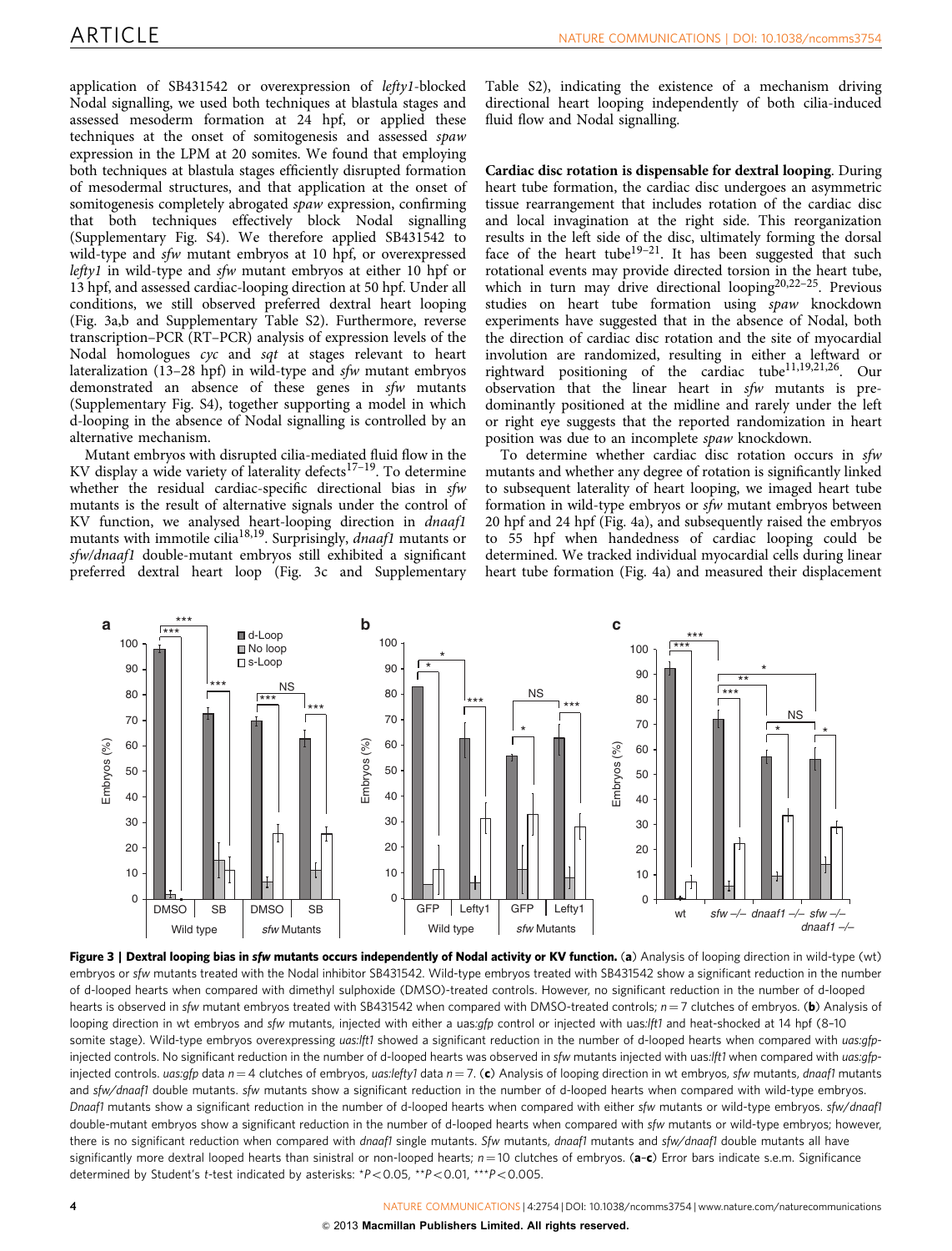<span id="page-4-0"></span>

Figure 4 | Chiral heart looping occurs independently from cardiac disc rotation. (a) Still images (dorsal view, anterior up) from time-lapse movies generated from projected confocal stacks using the  $T_q(myl7GFP)$  transgenic line labelling all cardiomyoscytes. Blue, green, red and turquoise traces indicate movement of individual cells in wild-type or sfw mutants embryos between 19.5 hpf and 23 hpf. Ventral view stills indicate direction of heart looping at 55 hpf in time-lapse-imaged embryos. (b) Schematic showing method for analysis of cardiac rotation. (c) Quantification of cardiac disc rotation in wild-type embryos with a d-looped heart, sfw mutants with d-looped heart and sfw mutants with s-looped heart ( $n = 4$  for each category). Error bars indicate s.e.m. Significance determined by Student's t-test indicated by asterisks:  $*P<0.05$ ; n = 4 embryos for each category (wild-type, d-loop mutant, s-loop mutant). Scale bars, 50  $\mu$ M (a).

rates and direction (Fig. 4b). We observed that cardiac disc rotation failed to occur in either dextral or sinistral looped hearts of sfw mutant embryos (2.2° and  $-0.8^{\circ}$ , respectively,  $n=4$  for each; Fig. 4c) and that the overall velocity of cardiomyocytes was significantly slower in sfw mutants (Supplementary Fig. S5). These results demonstrate that cardiac disc rotation is not required for handedness of heart looping.

Heart-intrinsic dextral looping requires actomyosin activity. Isolated linear heart tubes from chick and amphibian embryos maintain their ability to form a dextral loop  $ex$  vivo<sup>[27,28](#page-7-0)</sup>. We therefore hypothesized that in the absence of Nodal signalling, preferential dextral cardiac looping is maintained due to an alternative tissue-intrinsic mechanism. To test this hypothesis, we developed an *ex-vivo* heart culture system by manually dissecting linear heart tubes from zebrafish embryos at 28 hpf and culturing these in supplemented tissue culture medium [\(Fig. 5a\)](#page-5-0). Indeed, we observed that linear heart tubes of both wild-type embryos and sfw mutant embryos underwent looping after 24 h in culture ([Fig. 5b\)](#page-5-0). Furthermore, we observed that 79% of explanted wildtype hearts displayed a dextral loop after 24h in culture (Supplementary Fig. S6).

In Drosophila and Caenorhabditis elegans, both of which lack Nodal genes in their genome, laterality is controlled by tissue- and cell-intrinsic mechanisms that require specific components of the  $cv$ toskeleton<sup>29–34</sup>. Similarly, cultured mammalian cells show phenotype-specific left–right asymmetry that is controlled by the cells cytoskeleton $33,34$ . To determine whether the tissue-intrinsic and Nodal-independent mechanism that controls heart looping requires specific components of the cytoskeleton, we treated explants of linear heart tubes with various inhibitors affecting normal cytoskeleton formation. We observed normal heart looping in wild-type and sfw mutant hearts treated with either dimethyl sulphoxide or Nocodazole during the culturing period ([Fig. 5b](#page-5-0)), indicating that microtubule formation is dispensable for normal heart looping. However, explanted hearts incubated with either the myosin II inhibitor, Blebbistatin, or the actin polymerization inhibitor, Cytochalasin B, displayed compromised looping and a failure of constriction at the atrioventricular canal [\(Fig. 5b](#page-5-0)), indicating that both the actin cytoskeleton and its interactions with non-muscle myosin II are specifically required for the tissue-intrinsic cardiac remodelling that underlies heart looping. This requirement for myosin II in cardiac looping was also observed in wild-type embryos and is independent from its role in cardiac contractility, as we found that mutant hearts defective in cardiac contractility displayed normal dextral looping (Supplementary Fig. S7).

Nodal signalling regulates actin levels. How can two mechanisms (a Nodal-dependent and a Nodal-independent mechanism) efficiently control handedness of heart looping? The asymmetric Nodal expression in the LPM could amplify the heart-intrinsic mechanism that requires actomyosin activity. Indeed, in chick and mouse embryos with asymmetric Nodal activity, messenger RNA of genes encoding cytoskeleton components or their products localize asymmetrically in the heart tube<sup>35,36</sup>. Several actin-related genes are expressed in the embryonic zebrafish heart $37,38$  and RT–PCR analysis revealed that  $\alpha$ -actin1b (acta1b) was downregulated in sfw mutant embryos before heart looping [\(Fig. 5c\)](#page-5-0). In situ hybridization combined with image analysis revealed that acta1b is expressed asymmetrically in the wild-type heart at 23 somites (21 hpf) before leftward displacement, with elevated expression of acta1b on the left side of the cardiac disc compared with the right side [\(Fig. 5d\)](#page-5-0). This left-sided elevation of acta1b was lost in sfw mutants. If the asymmetric Nodal expression in the LPM amplifies a heart-intrinsic mechanism by elevating actin levels, then hearts of sfw mutant embryos lacking asymmetric Nodal activity should be more prone to perturbations of actin polymerization. Corroborating such a model, we observed that treatment of wild-type embryos with a low concentration of Cytochalasin B had no effect on heart looping, whereas the same treatment efficiently perturbed heart looping in sfw mutants [\(Fig. 5e](#page-5-0)).

### **Discussion**

We conclude that chiral heart looping is a tissue-intrinsic process that is controlled by both Nodal-dependent and -independent mechanisms. We suggest the following model (shown in [Fig. 5f](#page-5-0))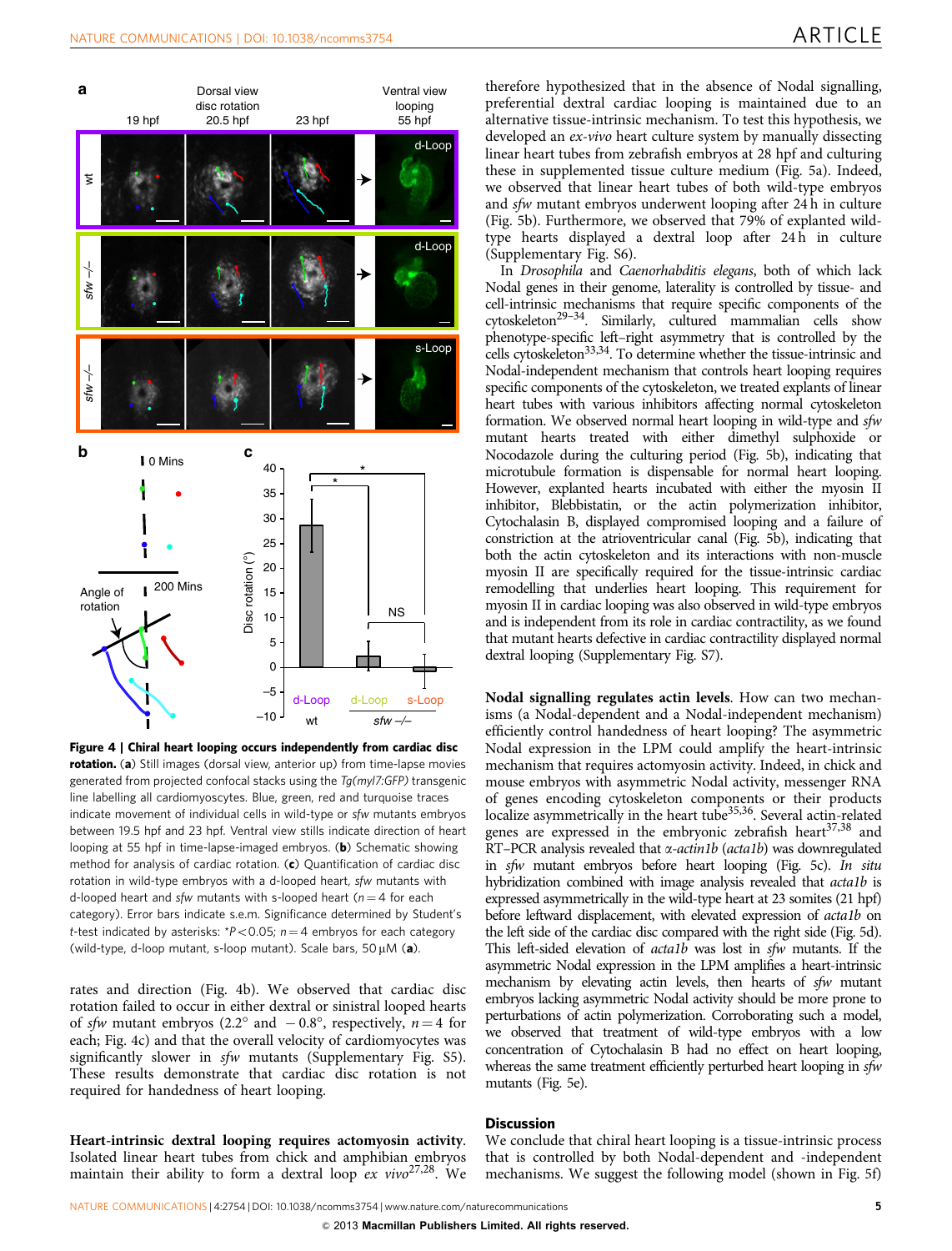<span id="page-5-0"></span>

Figure 5 | Heart looping is a tissue-intrinsic process that requires actomyosin activity. (a) Schematic depicting the heart explant system. Linear heart tubes were dissected from Tg(myl7:GFP)-positive embryos at 26 hpf, placed into culture medium and incubated for 24 h before fixation and imaging. (b) Explanted linear heart tubes of wild-type or sfw mutant embryos were treated with either dimethyl sulphoxide (DMSO), Blebbistatin, Cytochalasin B or Nocodazole during ex vivo culturing for 24 h. (c) Quantitative RT-PCR analysis of relative levels of expression of acta1b, spaw, lefty1 or myod in sfw mutants compared with wild-type embryos at 21 hpf (23 somites). Acta1b, spaw and lefty1 expression was downregulated in sfw mutant embryos, whereas myoD expression was unaffected. Three biological replicates were used and each biological sample was analysed in triplicate. (d) In situ hybridization analysis of acta1b expression in wild-type and sfw mutant embryos at 21 hpf. Quantification by image analysis of relative levels of expression between the left and right sides of the cardiac fields revealed that wild-type embryos had elevated acta1b expression in the left cardiac field (arrow) compared with the right side (asterisk), whereas sfw mutants had no asymmetric elevation of acta1b expression. Thirty-six embryos from two biological replicates were analysed. (e) Heart-looping direction in wild-type embryos or sfw mutants treated with either DMSO or 5 µg ml<sup>-1</sup> Cytochalasin B between 26 hpf and 55 hpf. Treatment of wild-type embryos with Cytochalasin B had no effect on heart-looping direction, whereas treatment of sfw mutant embryos with Cytochalasin B significantly reduced the number of dextral looped hearts and increased the number of non-looped hearts;  $n = 9$  clutches of embryos.  $(c-e)$  Error bars indicate s.e.m. Significance determined by Student's t-test indicated by asterisks: \*\* $P < 0.01$ . (f) Cartoon illustrating possible regulation of dextral heart looping by Nodal and actomyosin. In a wild-type situation, combined Nodal signalling and actomyosin activity provide a robust mechanism driving dextral heart looping. In the absence of Nodal signalling, actomyosin activity is sufficient to promote preferential dextral heart looping. In the absence of actomyosin activity, Nodal signalling is not sufficient to promote dextral heart looping. Scale bars, 50  $\mu$ M (b,d).

to explain our observations. In the presence of asymmetric Nodal signalling, actin polymerization in the heart tissue is elevated and clockwise rotation of the cardiac disc and leftward displacement

of the linear heart tube are observed, resulting in robust dextral looping in almost all embryos. In the absence of Nodal signalling, actin levels are reduced (shown in Fig. 5), and cardiac rotation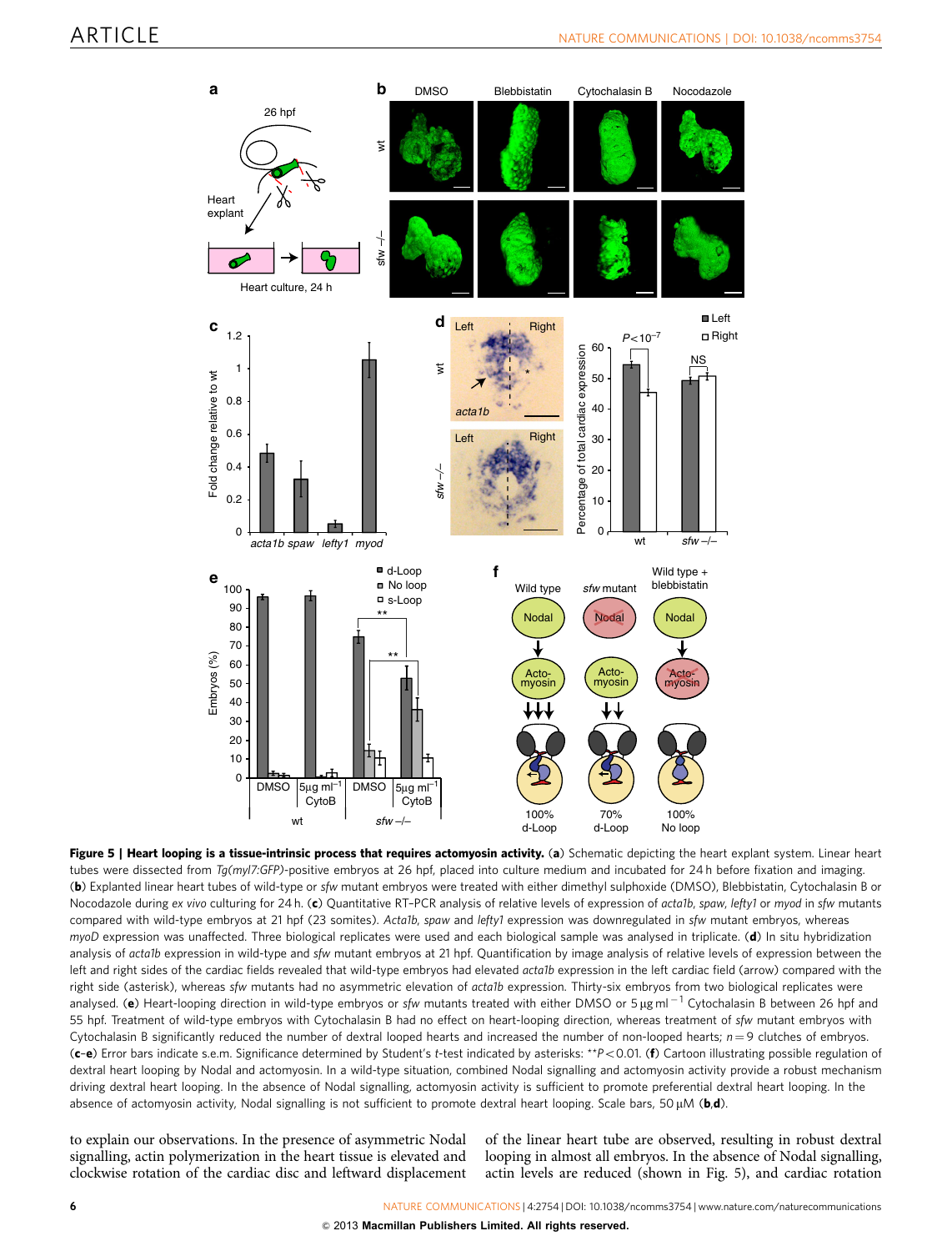and leftward displacement of the heart tube are perturbed (shown in [Figs 1 and 4](#page-1-0)). In this situation, directional heart looping is maintained in most embryos due to a tissue-intrinsic mechanism that requires actin polymerization and myosin II activity (shown in [Figs 1 and 3–5](#page-1-0)). When actomyosin activity is blocked, even in the presence of asymmetric Nodal signalling, directional heart looping is prevented (shown in [Fig. 5](#page-5-0)).

Our study provides strong evidence that contrary to current models although Nodal signalling is instructive in promoting correct laterality in the heart, it is not the sole pathway regulating chirality of heart looping. Asymmetric Nodal expression is not only widely conserved between higher vertebrates, but has also been observed in the lower chordates, such as ascidians and lancelets<sup>39,40</sup>. Interestingly, although these ancestral organisms exhibit asymmetric embryonic Nodal expression, accompanied by brain and gut asymmetries, no heart asymmetries are observed in the developing embryo $4^{1,42}$ . This suggests that ancestrally the heart did not respond to asymmetric Nodal signalling<sup>[43](#page-7-0)</sup> and it is interesting to speculate that heart asymmetry developed independent of asymmetric Nodal. Supporting this, we demonstrate that chiral looping is intrinsic to the heart tissue itself, even in the absence of Nodal signalling. It is tempting to speculate that regional polarization of cardiomyoctes combined with specific coordinated movement of regionalized cells results in organ-intrinsic heart looping. Corroborating such a mechanism are recent studies demonstrating that various cell lines exhibit intrinsic left–right polarity<sup>33,34,44</sup>, whereas elegant imaging analyses have demonstrated regionalized cell polarity coordination in the mouse heart during development<sup>[45](#page-7-0)</sup>.

Our study demonstrates that subsequent to gastrulation, Nodal signalling is dispensable for directional heart looping. The Nodalrelated genes sqt and cyc are expressed early during gastrulation and are required for mesoderm formation—loss of these factors early during development results in an absence of cardiac mesoderm. Therefore, we cannot exclude a very early role for Nodal during mesoderm formation in promoting left–right asymmetries in the heart; however, to date, no left–right asymmetry in Nodal activity during gastrulation stages has been reported.

Furthermore, we demonstrate that non-muscle myosin II activity and actin polymerization are essential for cardiac looping. Although asymmetric actin bundles in the right side of the chick heart have been shown to be important for regulating dextral looping<sup>35</sup>, the role of non-muscle myosins in total organ laterality and more specifically in heart laterality is beginning to be uncovered. The unconventional non-muscle myosin MYO31DF is required for correct organ laterality in  $Drosophila^{29,30}$ . Similarly, recent studies in C. elegans and zebrafish suggest that non-muscle myosins are required for symmetry breaking in the early embryo<sup>[32,46](#page-7-0)</sup>. Moreover, asymmetric localization of nonmuscle myosin II was observed in the cardiac fields before linear heart tube formation in zebrafish and mouse embryos<sup>36,47</sup>, and mouse embryos lacking non-muscle myosin II-B exhibit structural cardiac defects that could be related to incomplete heart looping<sup>[48](#page-7-0)</sup>. It is interesting to hypothesize that actomyosinbased cytoskeletal processes may regulate cardiac laterality at a cellular or regional level through asymmetric epithelial morphogenesis. It has been demonstrated that cell-intrinsic laterality is dependent on cytoskeletal components, and that disruption of these components results in loss of directionally biased cellular migration<sup>[33](#page-7-0)</sup>. Furthermore, it has been suggested that polarized actomyosin contractility drives the junctional remodelling required for epithelial morphogenesis<sup>[49](#page-8-0)</sup>. Possibly asymmetric actomyosin contractility in the zebrafish heart drives directional cardiomyocyte migration, resulting in the epithelial remodelling characteristic of heart looping. The mechanism by which such cells acquire polarized actomyosin activity remains

unclear, although it is also possible that tissue tension within the heart, driven by addition of cells from the second heart field to the growing heart tube, orients actin localization or myosin recruitment similar to the orientation of tissue polarity by cellular flow in *Drosophila* axis and wing elongation<sup>[50,51](#page-8-0)</sup>.

Together, these data support that organ laterality is promoted by cytoskeletal remodelling processes that are conserved between species.

### **Methods**

Fish lines and husbandry. The following zebrafish lines were used: Tg(cmlc2:GFP)<sup>[52](#page-8-0)</sup>, sfw(Tg:cmlc2:GFP), TL, dnaaf<sup>hu255H</sup> ([ref. 18](#page-7-0)) and hsp70:gal4 [\(ref. 53](#page-8-0)). Fish were maintained according to standard laboratory conditions. Animal experiments were approved by the Animal Experimentation Committee (DEC) of the Royal Netherlands Academy of Arts and Sciences. The N-ethyl-Nnitrosourea-mediated mutagenesis screen was performed by mutagenizing  $\sim$  100 adult male zebrafish by three to five consecutive treatments with 3 mM N-ethyl-Nnitrosourea. The mutagenized males were crossed to wild-type females to generate F1 families. F1 progeny were subsequently outcrossed to wild-type embryos to create  $\sim$  300 F2 families. The F2 families were incrossed and the F3 progeny screened for cardiac laterality defects at 28–32 hpf.

**Positional cloning of the sfw mutant.** The  $\text{span}^{t30973}$  allele was mapped by standard meiotic mapping using SSLPs. Sequences for the primers used for SSLP mapping can be found in Supplementary Table S3. The spaw<sup>t30973</sup> mutant can be identified using PCR amplification, followed by EcoRI restriction of the PCR product using the following primers: forward primer: 5'-GGACATGATCGT GGAGGAAT-3' and reverse primer: 5'-TCAGGAGTCGCCACAGTAGA-3'; the primers introduce an EcoRI restriction site into the mutant strand.

In situ hybridization. Embryos were fixed overnight in 4% paraformaldehyde (PFA) and stored in MeOH. Embryos were rehydrated to PBST (PBS plus 0.1% Tween) and treated with 1  $\mu$ g ml<sup>-1</sup> Proteinase K for between 1 and 20 min depending on the stage. Embryos were rinsed in PBST, post fixed in 4% PFA for 20 min, washed  $3 \times 5$  min in PBST and pre-hybridized for at least 1 h in Hybbuffer. Riboprobes were diluted in Hyb-buffer supplemented with transfer RNA and heparin, and incubated with embryos overnight at  $70^{\circ}$ C. Following probe removal, embryos were washed stepwise from Hyb- to  $2 \times$  SSC, and subsequently from  $0.2 \times$  SSC to PBST. Embryos were blocked for at least 1 h in PBST supplemented with sheep serum and BSA before being incubated overnight at  $4^{\circ}$ C with anti-digoxygenin antibody. Following antibody removal, embryos were washed extensively in PBST before being washed several times in TBST. Nitro-blue tetrazolium/5-bromo-4-chloro-3-inodyl phosphate was diluted in TBST, added to embryos and protected from the light. Once staining had developed, embryos were washed several times in PBST and fixed overnight in 4% PFA. Embryos were cleared in MeOH and mounted in benzylbenzoate:benzylalcohol (2:1) before imaging. Riboprobes were transcribed from linearized template in the presence of 11-UTP. The *acta1b in situ* was quantified by measuring pixel intensity in the left side and right side of the cardiac disc and was normalized to background levels (using ImageJ software). Total pixel intensity was then determined and the percentage contribution of left or right side to total intensity was calculated.

mRNA and DNA microinjections. Full-length spaw complementary DNA was cloned into the PCS2  $+$  vector (Addgene). The sfw mutation was introduced into the  $\textit{spaw PCS2} + \textit{construct by site-directed mutagenesis using a Quickchange kit}$ (Stratagene). Injection mRNA was transcribed using the SP6 mMessage mMachine kit (Ambion).

The spaw morpholino targeting the intron 2-exon 3 splice site (5'-TGGTAGA GCTTCAACAGACTCTGCA-3') was injected at the one-cell stage at 5 ng ([ref. 11](#page-7-0)). Full-length lefty1 open reading frame was amplified from wild-type cDNA. The full-length fragment was cloned into a vector containing  $14 \times$  UAS promoter and a polyA tail. Embryos were injected at the one-cell stage with 5 pg of UAS:lft1 and 5 pg of UAS:GFP. Heat-shock experiments were performed by placing embryos in preheated E3 medium at 37 °C for 30 min.

Time-lapse analysis. Embryos were dechorionated and mounted in 0.25% agarose. Images were acquired using a Leica SP2 confocal microscope and confocal stacks were acquired every 4 min for 4 h. Embryos were subsequently excised from the agarose and raised to 50 hpf. Cells were manually tracked using ImageJ software. Rotation was calculated as an average of angles or rotation from both left and right sides of the heart. A vertical line is drawn between two cells in one side of the heart. A line is drawn between the same cells at the end of the time lapse and the angle between these two lines is taken as a measure of rotation. For velocity analysis, individual cell velocities at each time point during time lapse were calculated in ImageJ, and average velocities for all cells over time in either the anterior or posterior region of the heart were determined.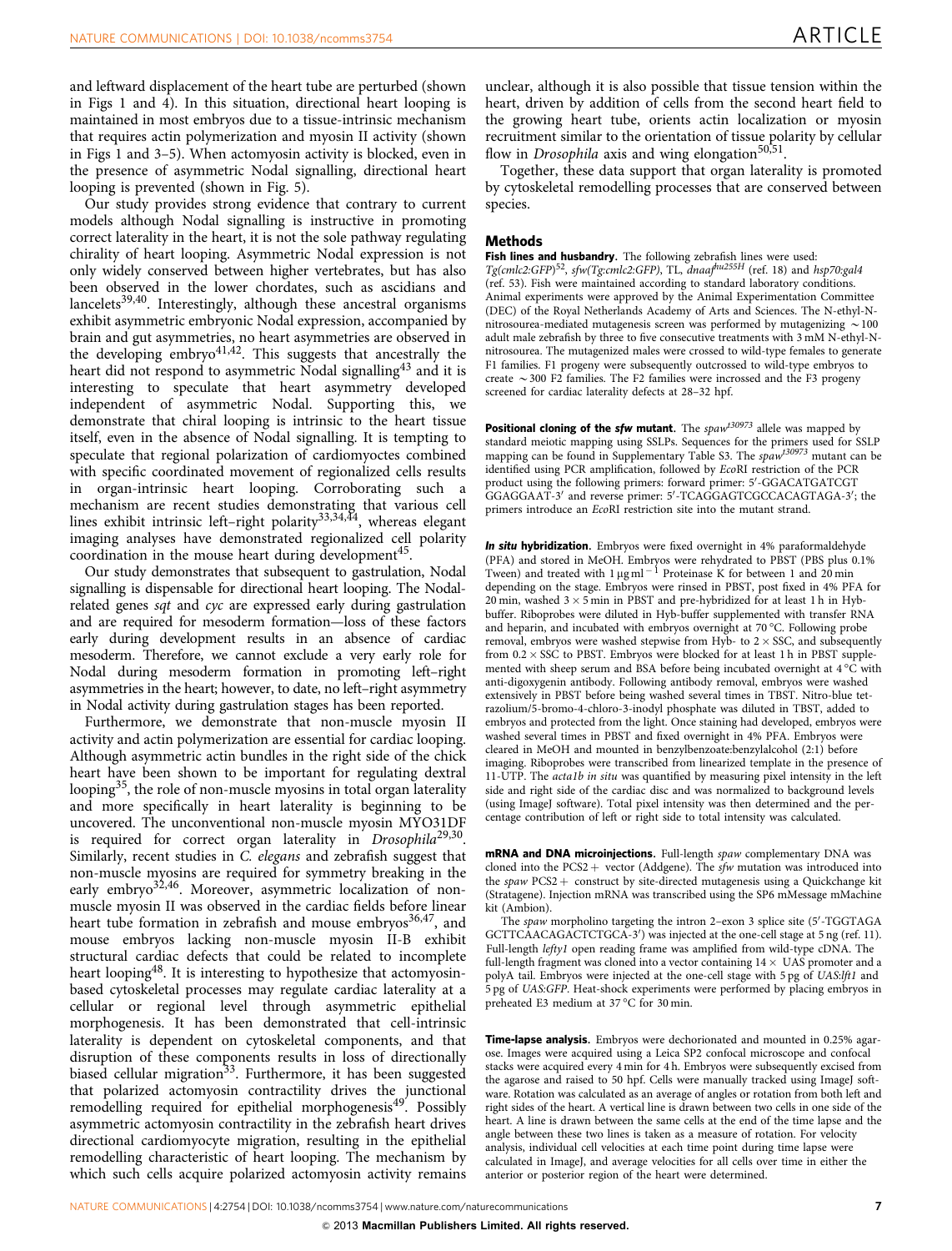<span id="page-7-0"></span>Bead implants. Agarose beads (Affigel blue, Biorad) were rinsed twice in PBS and incubated for 1 h at 37 °C with 50  $\mu$ g ml<sup>-1</sup> recombinant mouse Nodal protein (R&D Systems). Embryos at the 15–18 somite stage were mounted in 0.25% agarose and beads were inserted under the left eye using a tungsten needle. Embryos were excised from the agarose and fixed at 28 hpf.

Heart explants and drug treatments. Hearts were manually dissected from 26 hpf embryos using forceps and placed into supplemented L15 culture medium<br>(15% fetal bovine serum, 0.8 mM CaCl<sub>2</sub>, 50 µg ml<sup>-1</sup> penicillin, 0.05 mg ml<sup>-1</sup> streptomycin, 0.05 mg ml  $^{-1}$  gentomycin) $^{54}$ . Explants were incubated at 28.5 °C for 24 h and fixed in 4% PFA overnight. Explants were treated with Blebbistatin (25 µM, Sigma), Cytochalasin B (5 µg ml<sup>-1</sup>, Sigma) or Nocodazole (100 ng ml<sup>-1</sup>, Sigma). Explanted hearts were mounted in Vectashield or Mowiol, and imaged using a Leica SPE confocal microscope. Three-dimensional reconstructions were generated using Volocity (Improvision).

Quantitative RT-PCR. Total RNA was extracted from 19.5 hpf wild-type and sfw mutant embryos. cDNA was generated using the RTIII First Strand kit (Invitrogen). Quantitative PCRs were performed using SYBR Green (BioRad) in a BioRad MyIQ PCR machine. Gene expression levels were normalized to gapdh and ef1a levels. Three biological repeats were used for each genotype and reactions were performed in triplicate.

### References

- 1. Grande, C. & Patel, N. H. Nodal signalling is involved in left-right asymmetry in snails. Nature 457, 1007–1011 (2009).
- 2. Duboc, V. & Lepage, T. A conserved role for the nodal signaling pathway in the establishment of dorso-ventral and left-right axes in deuterostomes. J. Exper. Zool. B Mol. Dev. Evol. 310, 41-53 (2008).
- 3. Lohr, J. L., Danos, M. C. & Yost, H. J. Left-right asymmetry of a nodal-related gene is regulated by dorsoanterior midline structures during Xenopus development. Development 124, 1465–1472 (1997).
- 4. Levin, M., Johnson, R. L., Stern, C. D., Kuehn, M. & Tabin, C. A molecular pathway determining left-right asymmetry in chick embryogenesis. Cell 82, 803–814 (1995).
- 5. Lowe, L. A. et al. Conserved left-right asymmetry of nodal expression and alterations in murine situs inversus. Nature 381, 158–161 (1996).
- 6. Brennan, J., Norris, D. P. & Robertson, E. J. Nodal activity in the node governs left-right asymmetry. Genes Dev. 16, 2339–2344 (2002).
- Levin, M. et al. Left/right patterning signals and the independent regulation of different aspects of situs in the chick embryo. Dev. Biol. 189, 57-67 (1997).
- 8. Toyoizumi, R., Ogasawara, T., Takeuchi, S. & Mogi, K. Xenopus nodal related-1 is indispensable only for left-right axis determination. Int. J. Dev. Biol. 49, 923–938 (2005).
- 9. Conlon, F. L. et al. A primary requirement for nodal in the formation and maintenance of the primitive streak in the mouse. Development 120, 1919–1928  $(1994)$
- 10. Rebagliati, M. R., Toyama, R., Fricke, C., Haffter, P. & Dawid, I. B. Zebrafish nodal-related genes are implicated in axial patterning and establishing left-right asymmetry. Dev. Biol. 199, 261–272 (1998).
- 11. Long, S., Ahmad, N. & Rebagliati, M. The zebrafish nodal-related gene southpaw is required for visceral and diencephalic left-right asymmetry. Development 130, 2303–2316 (2003).
- 12. Smith, K. A. et al. Bmp and Nodal independently regulate lefty1 expression to maintain unilateral Nodal activity during left-right axis specification in zebrafish. PLoS Genet. 7, e1002289 (2011).
- 13. Gamse, J. T., Thisse, C., Thisse, B. & Halpern, M. E. The parapineal mediates left-right asymmetry in the zebrafish diencephalon. Development 130, 1059–1068 (2003).
- 14. Gritsman, K. et al. The EGF-CFC protein one-eyed pinhead is essential for nodal signaling. Cell 97, 121–132 (1999).
- 15. Mullins, M. C. et al. Genes establishing dorsoventral pattern formation in the zebrafish embryo: the ventral specifying genes. Development 123, 81-93 (1996).
- 16. Inman, G. J. et al. SB-431542 is a potent and specific inhibitor of transforming growth factor-beta superfamily type I activin receptor-like kinase (ALK) receptors ALK4, ALK5, and ALK7. Mol. Pharmacol. 62, 65-74 (2002).
- 17. Essner, J. J., Amack, J. D., Nyholm, M. K., Harris, E. B. & Yost, H. J. Kupffer's vesicle is a ciliated organ of asymmetry in the zebrafish embryo that initiates left-right development of the brain, heart and gut. Development 132, 1247–1260  $(2005)$ .
- 18. van Rooijen, E. et al. LRRC50, a conserved ciliary protein implicated in polycystic kidney disease. J. Am. Soc. Nephrol. 19, 1128–1138 (2008).
- 19. Baker, K., Holtzman, N. G. & Burdine, R. D. Direct and indirect roles for Nodal signaling in two axis conversions during asymmetric morphogenesis of the zebrafish heart. Proc. Natl Acad. Sci. USA 105, 13924–13929  $(2008)$
- 20. Smith, K. A. et al. Rotation and asymmetric development of the zebrafish heart requires directed migration of cardiac progenitor cells. Dev. Cell 14, 287–297  $(2008)$
- 21. Rohr, S., Otten, C. & Abdelilah-Seyfried, S. Asymmetric involution of the myocardial field drives heart tube formation in zebrafish. Circ. Res. 102, e12–e19 (2008).
- 22. Manner, J. Cardiac looping in the chick embryo: a morphological review with special reference to terminological and biomechanical aspects of the looping process. Anat. Rec. 259, 248–262 (2000).
- 23. Voronov, D. A. & Taber, L. A. Cardiac looping in experimental conditions: effects of extraembryonic forces. Dev. Dyn. 224, 413–421 (2002).
- 24. Bakkers, J., Verhoeven, M. C. & Abdelilah-Seyfried, S. Shaping the zebrafish heart: from left-right axis specification to epithelial tissue morphogenesis. Dev. Biol. 330, 213–220 (2009).
- 25. Campione, M. et al. Pitx2 and cardiac development: a molecular link between left/right signaling and congenital heart disease. Cold Spring Harb. Symp. Quant. Biol. 67, 89–95 (2002).
- 26. Lenhart, K. F., Holtzman, N. G., Williams, J. R. & Burdine, R. D. Integration of Nodal and BMP signals in the heart requires FoxH1 to create left-right differences in cell migration rates that direct cardiac asymmetry. PLoS Genet. 9, e1003109 (2013).
- 27. Bacon, R. L. Self-differentiation and induction in the heart of amblystoma. J. Exp. Zool. 98, 87–125 (1945).
- 28. Manning, A. & McLachlan, J. C. Looping of chick embryo hearts in vitro. J. Anat. 168, 257–263 (1990).
- 29. Hozumi, S. et al. An unconventional myosin in Drosophila reverses the default handedness in visceral organs. Nature 440, 798–802 (2006).
- 30. Speder, P., Adam, G. & Noselli, S. Type ID unconventional myosin controls left-right asymmetry in Drosophila. Nature 440, 803–807 (2006).
- 31. Taniguchi, K. et al. Chirality in planar cell shape contributes to left-right asymmetric epithelial morphogenesis. Science 333, 339–341 (2011).
- 32. Pohl, C. & Bao, Z. Chiral forces organize left-right patterning in C. elegans by uncoupling midline and anteroposterior axis. Dev. Cell 19, 402–412 (2010).
- 33. Wan, L. Q. et al. Micropatterned mammalian cells exhibit phenotype-specific left-right asymmetry. Proc. Natl Acad. Sci. USA 108, 12295–12300 (2011).
- 34. Xu, J. et al. Polarity reveals intrinsic cell chirality. Proc. Natl Acad. Sci. USA 104, 9296–9300 (2007).
- 35. Itasaki, N., Nakamura, H., Sumida, H. & Yasuda, M. Actin bundles on the right side in the caudal part of the heart tube play a role in dextro-looping in the embryonic chick heart. Anat. Embryol. 183, 29-39 (1991).
- 36. Lu, W. et al. Cellular nonmuscle myosins NMHC-IIA and NMHC-IIB and vertebrate heart looping. Dev. Dyn. 237, 3577–3590 (2008).
- 37. Hinits, Y. et al. Zebrafish Mef2ca and Mef2cb are essential for both first and second heart field cardiomyocyte differentiation. Dev. Biol. 369, 199–210  $(2012)$
- 38. Glenn, N. O. et al. The W-loop of alpha-cardiac actin is critical for heart function and endocardial cushion morphogenesis in zebrafish. Mol. Cell Biol. 32, 3527–3540 (2012).
- 39. Yu, J. K., Holland, L. Z. & Holland, N. D. An amphioxus nodal gene (AmphiNodal) with early symmetrical expression in the organizer and mesoderm and later asymmetrical expression associated with left-right axis formation. Evol. Dev. 4, 418–425 (2002).
- 40. Morokuma, J., Ueno, M., Kawanishi, H., Saiga, H. & Nishida, H. HrNodal, the ascidian nodal-related gene, is expressed in the left side of the epidermis, and lies upstream of HrPitx. Dev. Genes Evol. 212, 439–446 (2002).
- 41. Jeffries, R. P. S. The Ancestry of the Vertebrates (British Natural History Museum, 1986).
- 42. Harrison, F. W. & Ruppert, E. Microscpoic Anatomy of Invertebrates, Hemichordata, Chaetognatha, and the Invertebrate Chordates. Vol. 15 (Wiley-Liss, 1997).
- 43. Palmer, A. R. Symmetry breaking and the evolution of development. Science 306, 828–833 (2004).
- 44. Chen, T.-H. et al. Left-right symmetry breaking in tissue morphogenesis via cytoskeletal mechanics. Circ. Res. 110, 551–559 (2012).
- 45. Le Garrec, J. F. et al. Quantitative analysis of polarity in 3D reveals local cell coordination in the embryonic mouse heart. Development 140, 395–404 (2012).
- 46. Wang, G., Manning, M. L. & Amack, J. D. Regional cell shape changes control form and function of Kupffer's vesicle in the zebrafish embryo. Dev. Biol. 370, 52–62 (2012).
- 47. Veerkamp, J. et al. Unilateral dampening of bmp activity by nodal generates cardiac left-right asymmetry. Dev. Cell 24, 660–667 (2013).
- 48. Ma, X. & Adelstein, R. S. In vivo studies on nonmuscle myosin II expression and function in heart development. Front. Biosci. 17, 545–555 (2012).